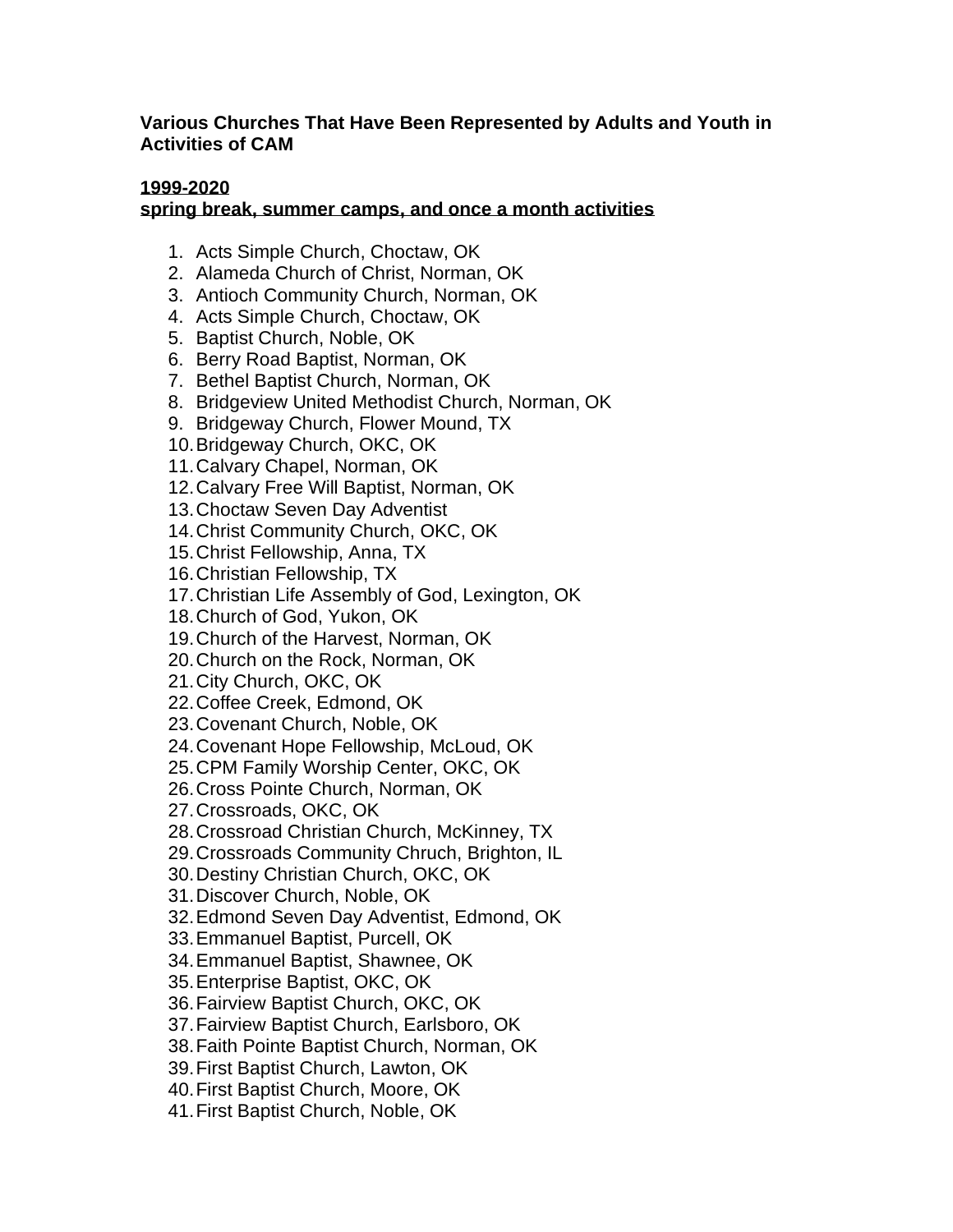42.First Baptist Church, Norman, OK 43.First Baptist Church, Wynnewood, OK 44.First Christian Church, Norman, OK 45.First Free Will Baptist Church, Norman, OK 46.First Presbyterian Church, Norman, OK 47.First United Methodist, Putman City, OK 48.Freedom Fellowship, Norman, OK 49.Frontline, Edmond, OK 50.Garden Valley Bible Church, McKinney TX 51.Gatlin Baptist Church, Marlow, OK 52.Genesis Church, Moore, OK 53.Generations Church, Norman, OK 54.Goodrich United Methodist Church, Norman, OK 55.Grace Church of Norman, OK 56.Grace Fellowship, Norman, OK 57.Grace, Yukon, OK 58.Great Life, Norman, OK 59.Harvest Church, Moore, OK 60.Heartland Church, Moore, OK 61.Heartland Freewill Baptist Church, OKC, OK 62.Higher Trails Christian Church, McKinney, TX 63.Hillcrest Christian Church, McKinney, TX 64.Holy Ascension Eastern Orthodox Christian Church, Las Vegas, NV 65.Immanuel Baptist Church, Norman, OK 66.Immanuel Baptist, Shawnee, OK 67.Journey Church, Norman, OK 68.Lake Pointe Christian, Rockwell, TX 69.Lakeside Church of God, Norman, OK 70.Lakeview Baptist Church, Guthrie, OK 71.Liberty Gospel Tabernacle, Slaughterville, OK 72.Liberty Missionary Baptist, McKinney, TX 73.Life Church, Moore, OK 74.Life Church, Norman, OK 75.Life Church, OKC, OK 76.Living Springs, NY 77.Maguire Baptist Church, Noble, OK 78. McFarlin Memorial United Methodist Church, Norman, OK 79.Memorial Presbyterian Church, Norman, OK 80.Midwest City Seven Day Adventist Church, Midwest City, OK 81.New Birth Ministry, Norman, OK 82.New Heights Baptist Church, OKC, OK 83.New Life Bible Church, Norman, OK 84.Noble Assembly of God, Noble, OK 85.Noble Church of Christ, Noble, OK 86.Norman Community Church, Norman, OK 87.Olivet Baptist, Norman, OK 88.One Community, Plano, TX